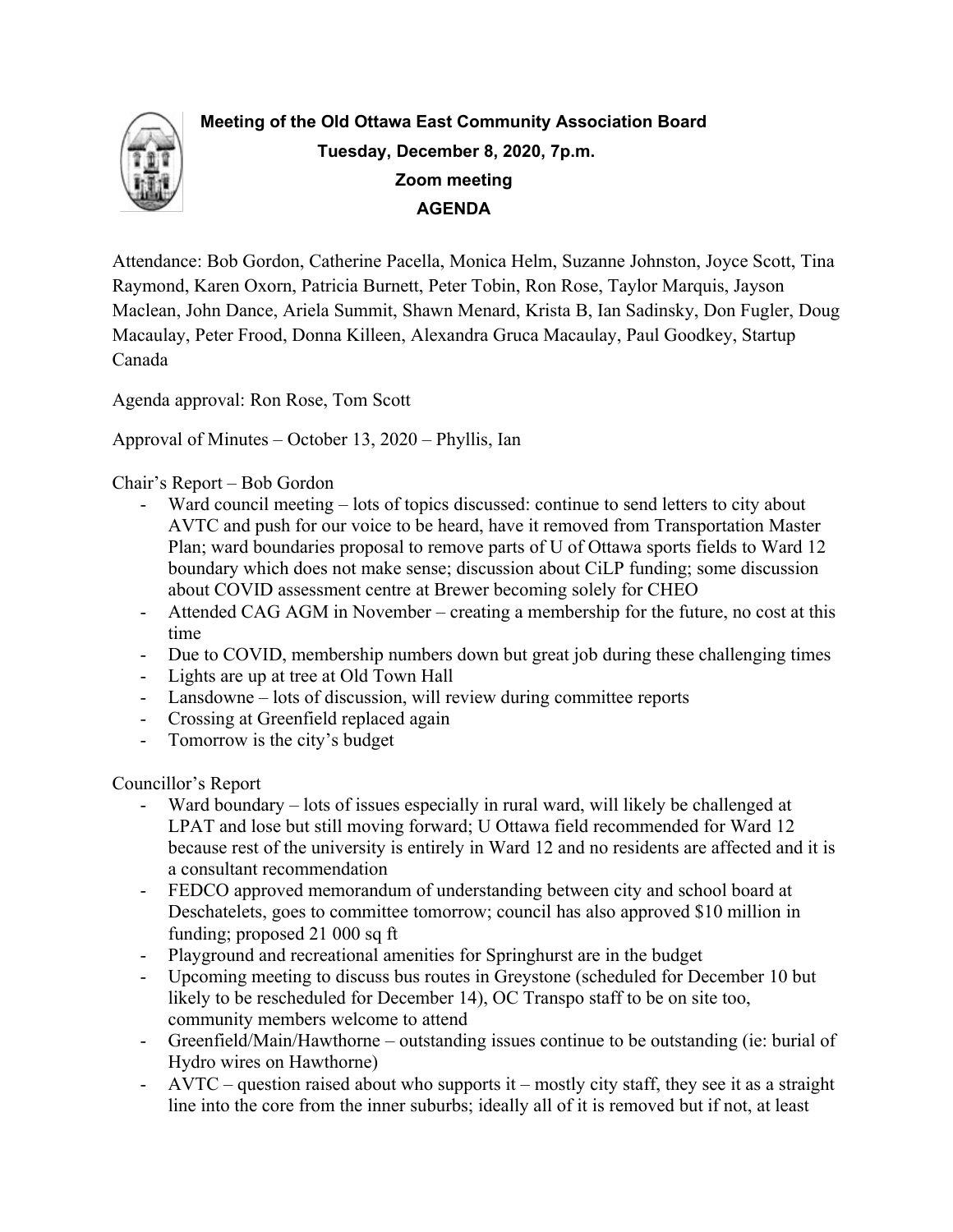remove the part over the Rideau River into Springhurst Park; some community associations in Alta Vista Ward support it, some do not

- Q What is the speed limit on Riverdale? Signs still say 40 km/h but it is considered part of the gateway
- $A it$  is 30 km/h, need to correct remaining signs
- Q Between Avenue Road and Main Street, what is the speed limit on Riverdale? Because that section of the road doesn't have access into communities, whereas south of Avenue Road has more access into communities. Also, re: AVTC – Nicholas overpass has been rebuilt to not accommodate the AVTC (ie: reduce congestion, 6 to 4 lanes)
- A City staff has suggested maybe only bus only transit up till Riverside which would save Springhurst Park and reduce car traffic
- Q School bus driver has raised concerns with parking on Mason Terrace when cars park opposite each other, it's a tight turn from Main Street, and it's frequently impossible during the winter when snowbanks appear.
- $A Will look into what actions are available$
- Q have been writing letters and fighting AVTC for years feels like it falls on deaf ears, why should we continue to write letters
- $A it$  is still effective, send it to councillor, mayor and Vivi Chi
- Q Neighbour on Mason Terrace now has a big sign on their yard saying "leaving 30 km/h zone" – why the need for a sign saying you are leaving the zone to go onto Main Street?
- $A can$  request to have sign moved but the way the gateway policy works is that zones are posted upon entering and exiting

Regional - Taylor Marquis

- School board has waived requirements, Regional to submit demolition application soon, have also started clean up inside the chapel which is required before demolition
- Not sure of construction schedules during the holidays
- 2A tower crane was removed and will continue to work on exterior work
- 2B concrete pour for third floor
- EQ condo tower #2 targeting occupancy for June 2021
- Q can materials from demolished chapel be reused for continuity? What about infill of wall when it comes down?
- A will be saving stain glass, but unfortunately, masonry is covered in asbestos and not savable. School board heritage application will address the wall issue.
- Q what is the point of the boom near the storm sewer that is partly submerged?
- $A$  not familiar with it, will look into it

Treasurer's Report – Don Fugler

 $$18,122.44 - this$  is after paying for LPAT fees

# CAG report – Tina Raymond

- Had a great AGM, got some good ideas
- Planning for the winter
- Q can files be stored at Old Town Hall for the OECA?
- A can be arranged, need to follow up with Carol Toone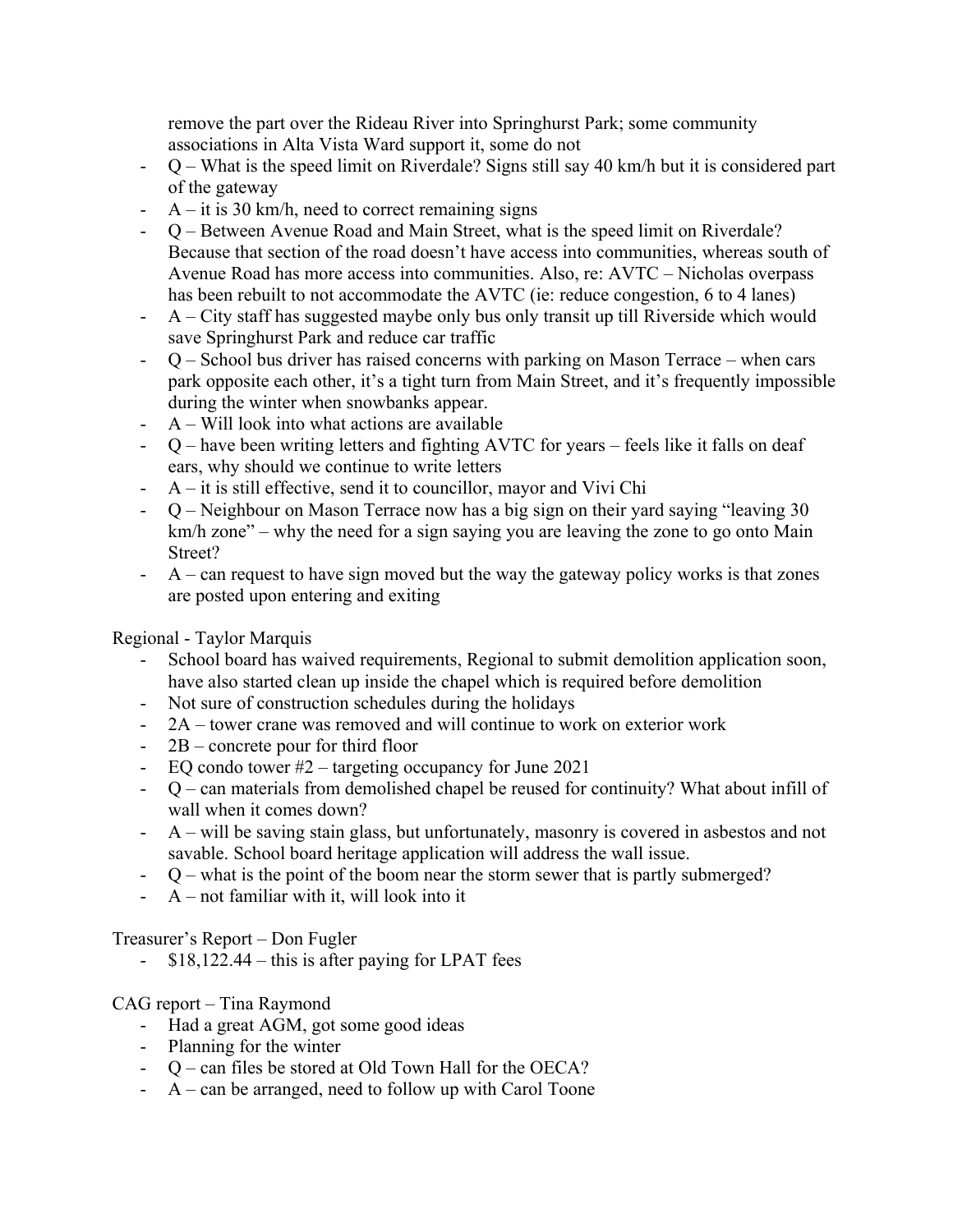Committee reports (\*all received reports attached below)

- Parks and Greenspaces Brendan O'Kelly
	- o As notes in councillor's report, funding going ahead for Springhurst Park
	- o Need to ensure that grass coverage in front of Grand Allee remains will be attending upcoming meeting to raise this issue
	- $\circ$  Looking to create a committee, meet about four times a year to brainstorm ideas for improvement – Georgia offered to join the committee
- Membership Suzanne Johnston
	- o Need to get into the condos, they don't have mailboxes
	- o Partnership with Singing Pebble was very positive
- Planning Ron Rose (interim chair)
	- o New member has joined, looking at Official Plan for upcoming meeting
- SLOE Jayson MacLean
	- o Climate action group is doing some research on green roofs, hoping to present soon
- Health and Safety Courtenay Beauregard
	- o Not present
- Transportation Tom Scott
	- o More signs posted along Greenfield for 40 km/h speed limit
	- o Pedestrian crossing back up at Concord and Greenfield
	- o Six items from Main Street safety audit are still outstanding
	- o Moved that the Old Ottawa East Community Association **not** support the amended project designs and plans, as presented at the third PAC meeting for the Greenfield Main Hawthorne (GMH) project. OOECA requests that the Mayor and Councillor take more positive action to provide for a full scope and budget for this project necessary to meet both infrastructure and transportation requirements in equal balance with identified safety concerns and to more fully incorporate the objectives of the Official Plan renewal, especially for facilitating fifteen-minute neighbourhoods, for improving Climate Change resilience and for setting a stronger priority on active transport.
	- $\circ$  Moved by Tom Scott, seconded by John Dance motion approved
- Lansdowne John Dance
	- o Now have an OOECA Lansdowne committee more are always welcomed
	- $\circ$  Report going forward to council tomorrow, will likely pass not a good deal
- Communications Bob Gordon
	- o Still looking for members to join a communications committee
- $\bullet$  FCA Ron Rose
	- o Walkable Ottawa has circulated a letter in support of a walkable neighbourhood
- Corners on Main and Greystone Village Peter Tobin
	- o Convent officially up for sale
	- $Q -$  Read the letter re: saving the convent, reference to demolition but is that possible without a building permit?
	- $\circ$  A It was more intended to "stir the pot" and start a discussion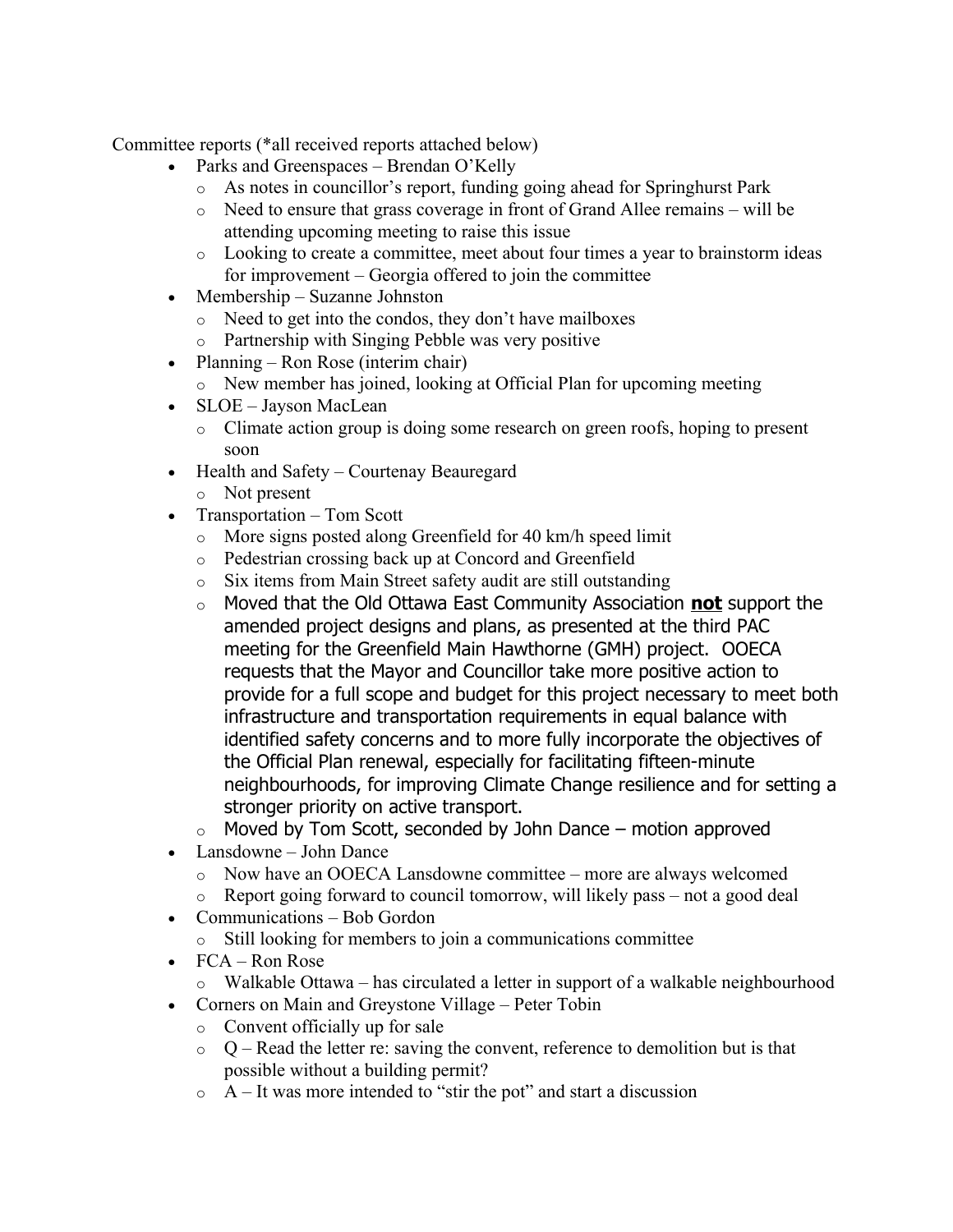o Discussion about the convent, suggestion to investigate ideas further

New Business –

- Introduction of new committee members

Date of Next Meeting – January 12, 2021

Adjournment – Motion to adjourn – Tom Scott

Attachments:

Email sent from Bob Gordon to Carole Legault (City of Ottawa), Councillor Menard, Mayor Watson on November 30, 2020, in advance of FEDCO meeting re: community centre at Deschâtelets Building



November 30, 2020

# **Deschâtelets Building – Community Centre, Old Ottawa East (FEDCO December 9, 2020)**

The Old Ottawa East Community Association supports the recommendations of the staff report on the above-noted subject. If approved, the recommendations will result in progress towards Old Ottawa East finally having a community centre that meets City standards and can provide the required municipal amenities that OOE requires as it rapidly grows as a result of the approved secondary plan and the approved Lees Station transit oriented development plan.

Old Ottawa East, the community bisected in a north-south direction by Main Street and in an east-west direction by Hawthorne-Lees, currently has Old Town Hall as its community centre. This lovely heritage structure is important for the community but is hopelessly inadequate as a community centre and compares unfavorably to community centers in comparably sized communities. Only the ground floor meets accessibility requirements and it has just one general purpose room which is about the size of a large living room.

At Planning Committee several months ago OOECA did not oppose the demolition of the chapel wing of the Deschâtelets Building but this was on the condition that a community centre, the CECCE school and affordable housing would be in the repurposed main portion of Deschâtelets. We see the staff's recommendations contributing to ensuring that this condition is met.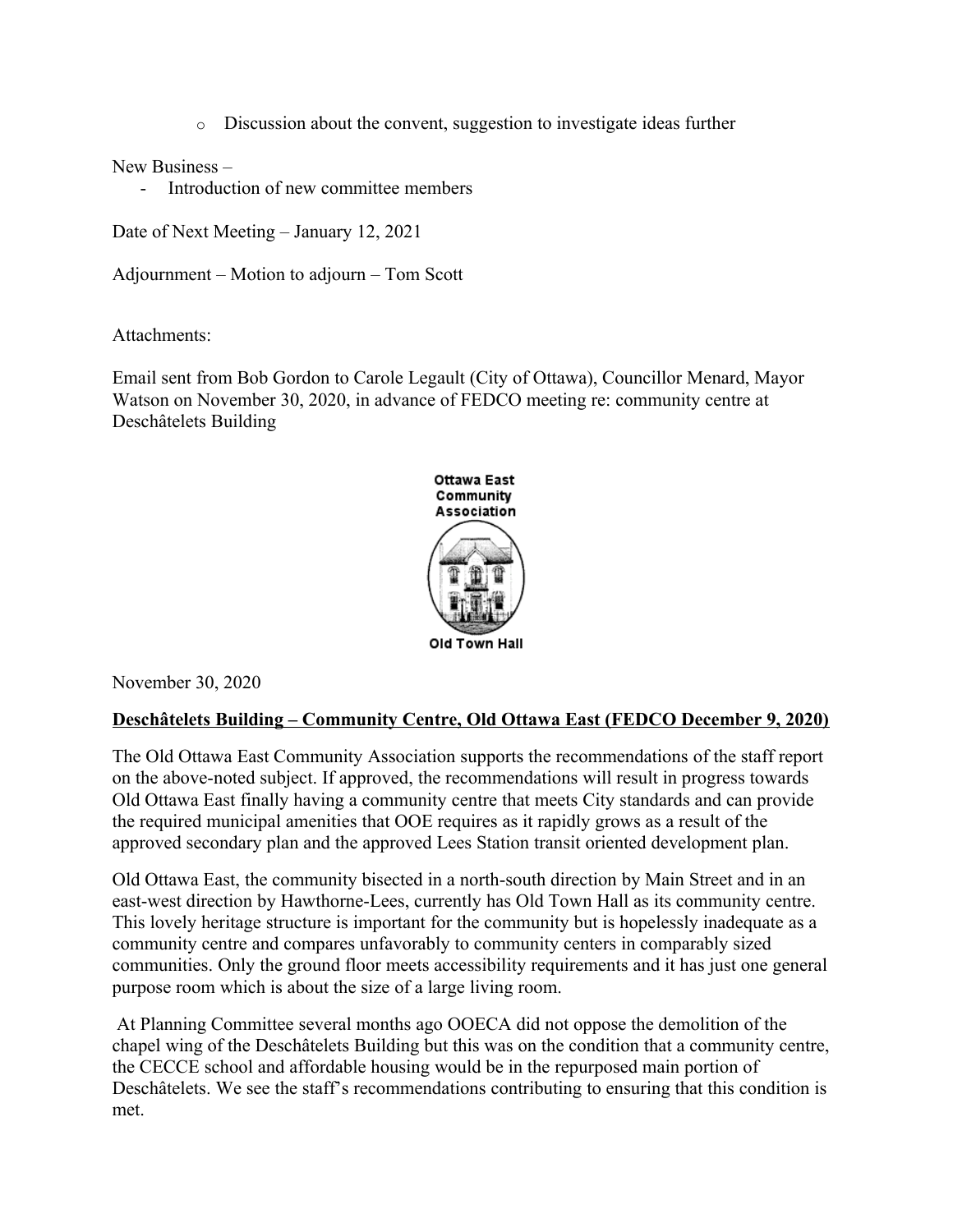Finally, the community association and its sister organization, the Community Activities Group of Old Ottawa East, expect to be consulted as the project moves forward.

The hard work on this file by City staff and Councillor Menard is appreciated.

Bob Gordon President Old Ottawa East Community Association

## **Committee reports:**

### **Greystone / Corners on Main:**

Regional has installed a bright plaque along the 30 metre River Path just south of Springhurst. The plaque is multi-coloured, informative and measures about 1m. by 0.5m.

The Transitional Care Unit at the GV Retirement Residence under the direction of Bruyere, is operational. Staff seem to be using on street parking.

Domicile has the convent up for sale. A price tag of \$18 million has been rumoured but not confirmed. There is a lock box on the blue fence near the Springhurst parking area adjacent to Corners Phase 1.

### **Lees Garden – 2020 financial statement**

Here is our 2020 annual wrap up.

#### **Revenue:**

\$2069.67 Carry over 2019 (\$1925.22 with OECA, \$144.45 petty cash with me) \$150 - Membership fees

Revenue total: \$2219.67

#### **Expenditures:**

Apartment gift 2019 - \$15 Apartment gift 2020 - \$15

Expenditures total: \$30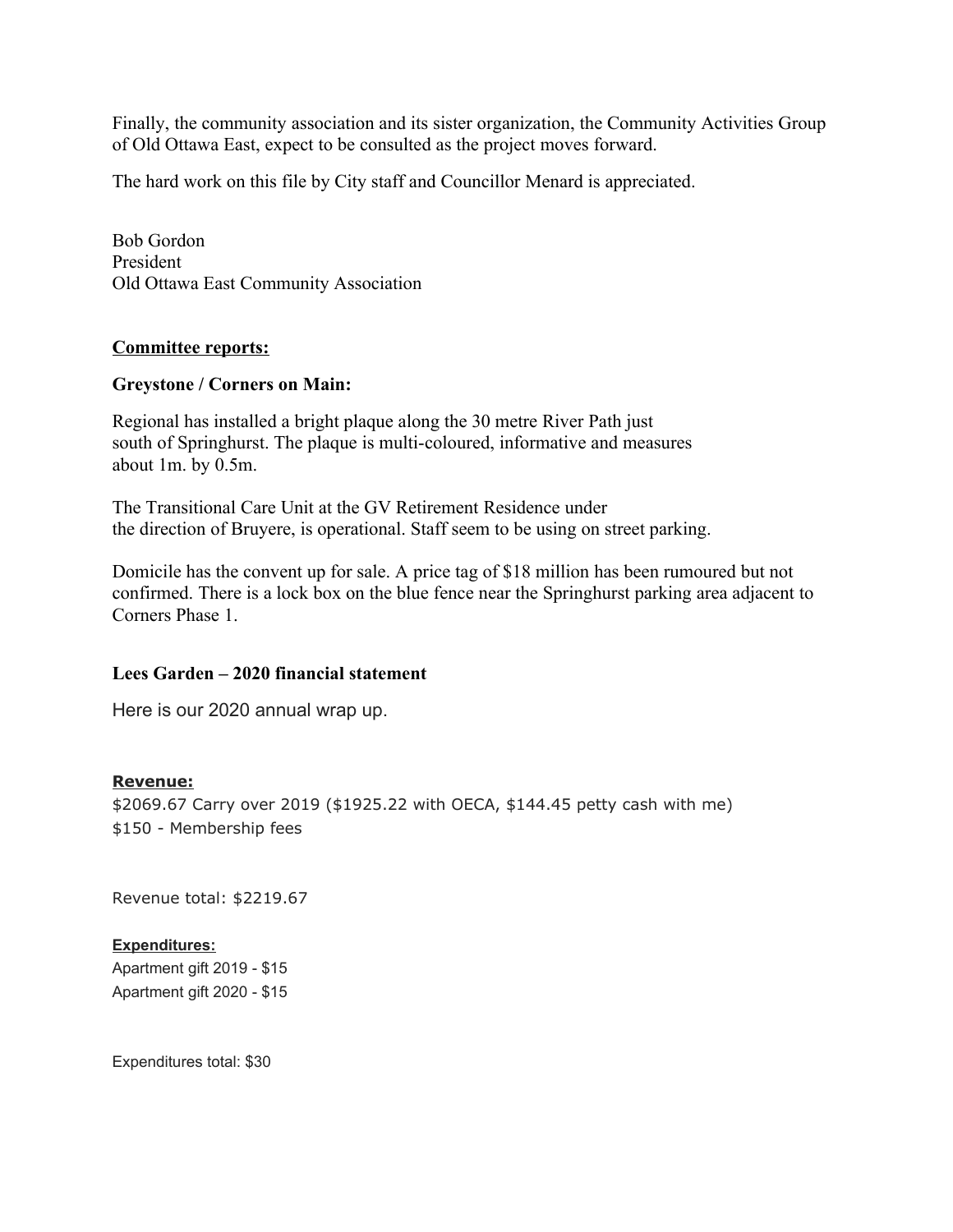Year end total: \$2189.67 (\$1925.22 with OECA, \$149.45 petty cash with me, \$115 petty cash with Bob Whitelaw)

Lansdowne Committee:

# **Lansdowne Park Update (OOECA Board Meeting, December 8, 2020)**

It's been a busy month on the Lansdowne front. Three things to report:

## *OOECA Lansdowne Committee*

Ron Rose, Alexandra Gruca-Macaulay, Doug Macaulay and I have formed the association's informal Lansdowne committee. This committee will review proposals relating to Lansdowne with a view to offering advice as to what would be best for users and residents at large, particularly those from OOE. Both Ron and I represent OOE on the Lansdowne Community Consultation Group (LCCG), the Councillorcreated advisory group that meets occasionally to offer advice on Lansdowne operations and initiatives of the City and Ottawa Sports and Entertainment Group

We welcome others who may wish to join. We specifically need a member who lives across the Canal from Lansdowne and may be affected by Park noise.

## *Proposed Changes to help OSEG with Pandemic and Other Financial Challenges*

As per emails in November, at the City's Finance and Economic Development Committee (FEDCO), OOECA presented the attached position (Attachment 1) regarding the City's recommended changes to the partnership agreement. Specifically, the city staff recommended short-term relief through allowing OSEG to access a capital reserve, changes to rental revenues for the City and a 10-year extension to the 30-year deal. The association supports the short-term relief but opposes the other provisions. FEDCO approved all of the staff recommendations which, at this writing, were to be considered at City Council December 9 (i.e. the date of the OOECA Board meeting).

Two weeks after the FEDCO meeting the City's Audit Committee received an audit on the so-called Lansdowne Waterfall agreement which sets out the distribution of revenues from the Lansdowne partnership's operations. Numerous deficiencies were cited in the audit. The OOECA Lansdowne Committee is of the view that until such time as these deficiencies are remedied there should be no consideration of extending the term of the partnership agreement.

#### *Proposed Changes to Aberdeen Square*

In August OSEG outlined to the LCCG the improvements it would like to make to Aberdeen Square, now to be known as Plaza Lac-Lemay Casino as a result of a sponsorship deal. The improvements include moveable stage components that would double as seating; entrance and stage towers; and bollards that would demarcate the square while maintaining through traffic on the northern side of the square.

Community representatives asked that before any decisions were taken that there be a consultation session open to all. This occurred via Zoom on October 19 and the general sense was that the proposed changes should not proceed as proposed. OSEG responded by rewriting their report, however, none of the recommended changes was modified.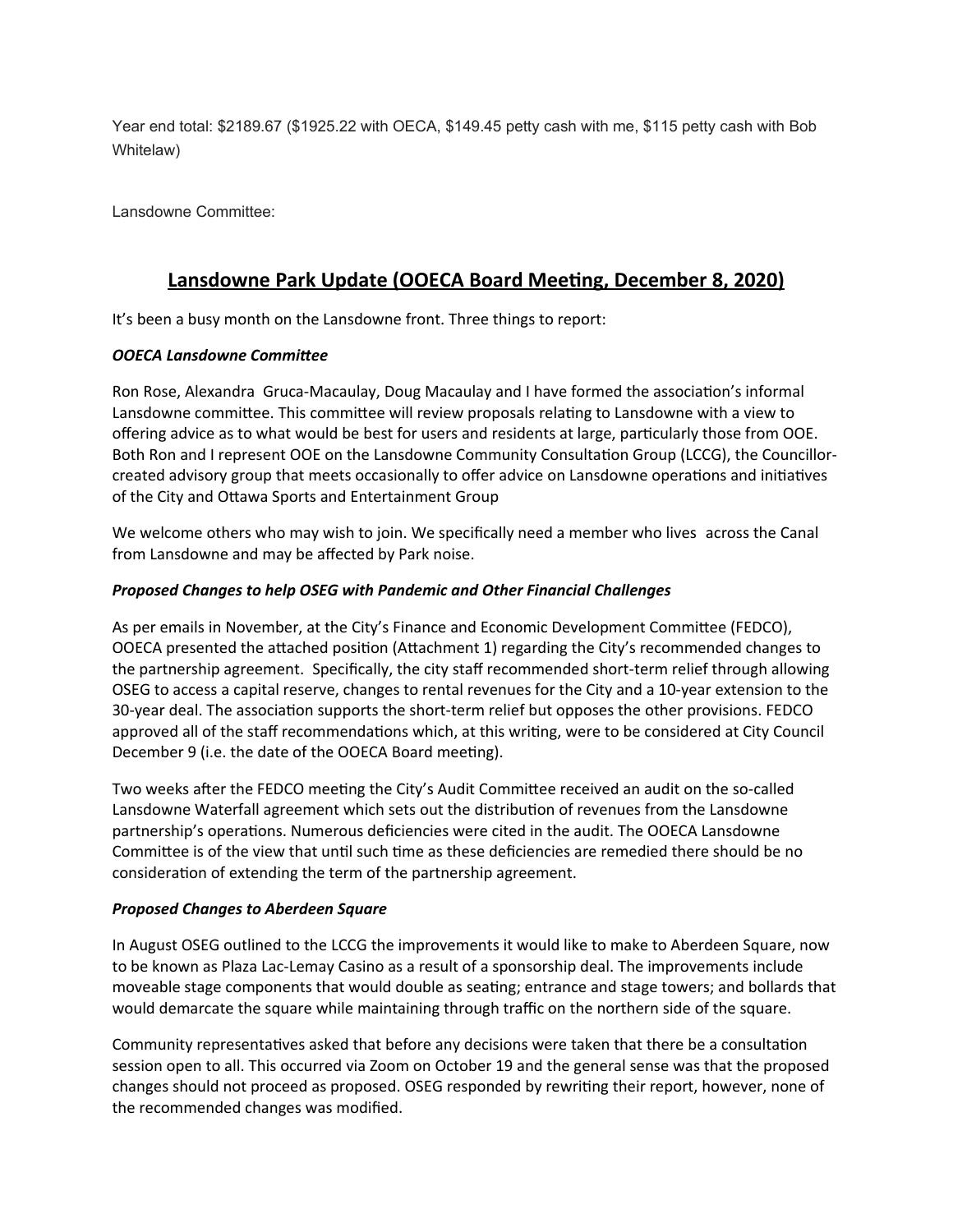The rewritten report was discussed at a meeting of LCCG November 30 and OSEG was adamant that they did not want to change their plans. Councillor Shawn Menard requested that the plans be changed to reflect the consultation, including that the stage be smaller, the towers be scaled down, and electricity be installed to allow events, and permanent seating be created. OSEG responded to this request that the proposed changes had already been agreed to by Casino Lac-Lemay and the Ontario Heritage Trust and if they didn't proceed as proposed it's possible the Casino wouldn't provide the funding for the changes. Ron and I have written to Councillor Menard expressing support for the changes he proposed (Attachment 2). So we'll see what happens next.

## **Attachment 1**

## **OOECA Presentation to FEDCO, November 12, 2020**

We support the thoughtful position of GCA [below]as outlined many hours ago by June Creelman.

Most of us - residents, businesses, and City staff - can agree on two things: these are tough days and Lansdowne is a very important park for all Ottawans

But what has been thrust upon us with very short notice and no consultation are recommendations to extend for a decade a massive OSEG subsidy in the form of free rent in the heart of Ottawa. I suspect that a lot of non-millionaire Ottawans would also like to have free rent for 40 years.

The basis for staff's recommendations seems to be that the extension would save the City from having to operate the stadium and arena.

Yet no investigation has been done to see what other options exist to manage the stadium and arena after the end of the 30 year deal.

What's before FEDCO is evidence that the deal approved in 2012 is a bad deal.

Taxpayers were led to believe the massive investment by the city would result in a fully restored stadium and arena and that the City would receive a real financial return on its investment. Both appear to be false.

Yes, allow OSEG short-term relief in this difficult pandemic period through use of the capital reserve but, at this point, don't give away the arena and stadium for another 10 years and don't make the rental arrangements even more favorable to OSEG.

One final point: The city and OSEG should better engage with neighbouring communities.

- We had no heads-up on the recommendations before you
- Proposed improvements to Aberdeen Square have had inadequate consultation
- There was no consultation on the renaming of Aberdeen Square
- Last year at this time there was a rushed, no-consultation proposal before FEDCO to give OSEG control over the urban park portion of Lansdowne.
- There has been no community engagement with the strategic review that OSEG has had underway for more than a year.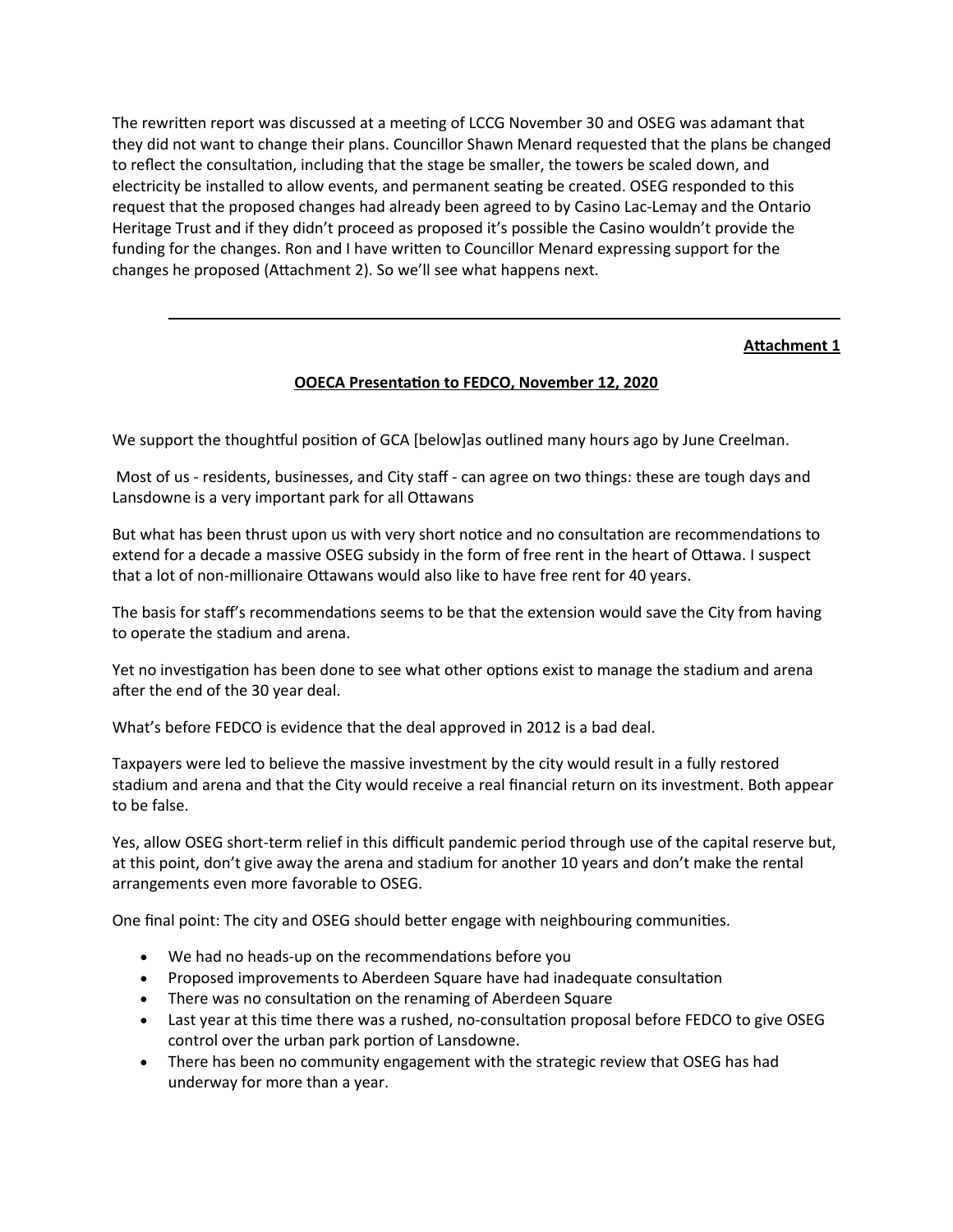This is no way to run a park or a city. Let's have some good governance.

## **Glebe Community Association Position**

Whereas:

\* Lansdowne is one of Ottawa's most important public spaces and is well used by residents of the neighbourhood and the city as a whole.

**\_\_\_\_\_\_\_\_\_\_\_\_\_\_\_\_\_\_\_\_\_\_\_\_\_\_\_\_\_\_\_\_\_\_\_\_\_\_\_\_\_\_\_\_\_\_\_\_\_\_\_\_\_\_\_\_\_\_\_\_\_\_**

\* A 30-year private public partnership agreement was signed in 2012 setting out financial and operating arrangements for the site; this agreement still has 22 years left in it.

\* The City has invested \$210 Million in Lansdowne, which is more capital than OSEG has contributed. The City has also provided publicly-owned land for virtually free rather than charging market value rents.

\* OSEG's operations were in financial difficulty pre-COVID, and have never achieved expectations.

\* COVID has hit Lansdowne particularly hard since mass gatherings and sporting events are cancelled indefinitely.

\* Eight years into the 30-year agreement, OSEG approached the City asking for financial assistance and changes to the terms of the agreement.

\* The City has prepared a report recommending short and long-term assistance for OSEG, including changes to the terms of the agreement and an extension for 10 years.

\* The City report is incomplete and does not contained detailed financial analysis, a business plan or analysis of the financial implications for taxpayers over the long term.

\* The City has had no return on its investment on its equity investment and the proposed changes to the agreement further weaken any potential benefit to the city and taxpayers, while increasing profits for OSEG.

\* Audits of the Lansdowne Partnership Plan are underway and have not been completed.

\* Many other businesses and non-profits in Ottawa, working in similar spheres, are in financial difficulty due to COVID, and are not receiving City financial support.

Be it resolved that the GCA:

\* Supports emergency short-term financial assistance for OSEG such as a loan, a city guarantee on a loan or, access to the reserve fund, whichever option has less financial risk for City taxpayers.

\* Encourages the City to provide similar emergency short-term financial assistance to other city partners and to sports, retail and entertainment venues across the City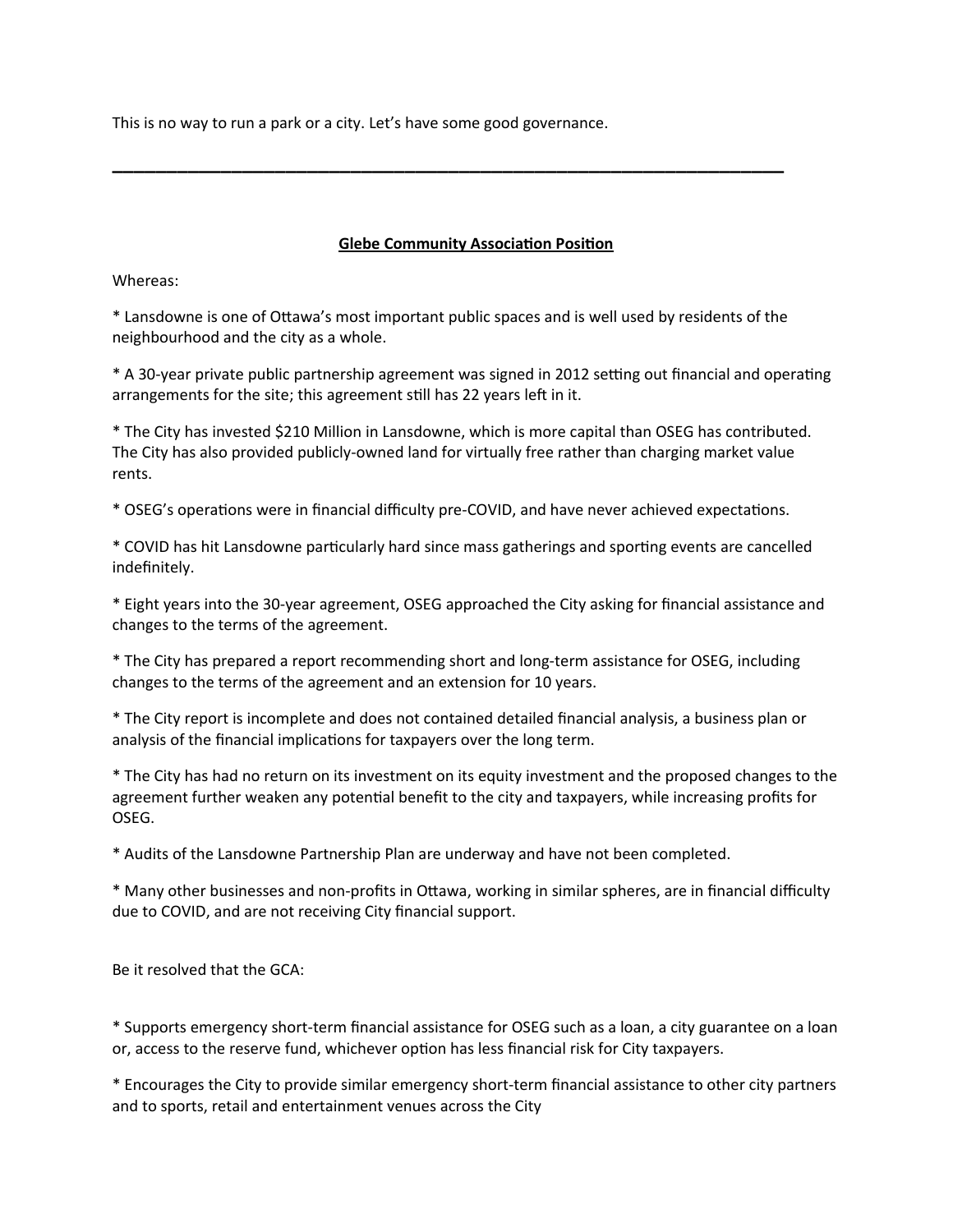\* Recommends that as a condition for the emergency short-term financial support, OSEG be required to make a legal commitment to keep its sports teams at Lansdowne beyond 2021 (as stated in the current agreement) until at least 2025

\* Opposes any long-term changes to the current Lansdowne Partnership Agreement until after City Audits are completed, and made public, in a post-COVID environment when the long-term situation is better understood.

\* Recommends that any changes to the LPP long-term agreement be undertaken through a rigorous and public planning process based on full financial transparency, including the audited financial reports of the sub-components of the LPP master agreement, an evaluation by a third-party, a detailed business plan, public consultations and the involvement of a public advisory committee with representatives of neighbouring communities as full partners at the table.

\*Believes strongly that changes to the LPP, if any, should not be driven by short-term circumstances, but need to made in the interests of a better and more successful Lansdowne that works for the public good in the long-term.

Attachment 2

# **Email: Follow-up to Lansdowne Community Consultation Group meeting of November 30, 2020 - Improvements to Aberdeen Square / Casino Lac-Lemay Plaza**

Tue, Dec 1, 6:58 PM (13 hours ago)

to councillor, Mark, ottawa, Ron, Richard, Jonathan, gca, June, Bob, bcc: Lorne, bcc: Alexandra, bcc: Doug

Dear Councillor Shawn Menard, Mark Goudie and Dan Chenier:

We wish to express our support for the compromise position that Councillor Menard proposed at yesterday's meeting of the Lansdowne Community Consultation Group regarding improvements to Aberdeen Square.

Despite the public consultation of October 19, 2020, OSEG has not substantially changed its proposed plan for improvements.

The recent consultation results were clear that the OSEG proposals did not adequately address what had been sought when the communities were originally consulted on the future of Aberdeen Square back in 2019.

In our view changes should primarily improve the day-to-day attraction of the square, rather than be primarily to improve the square to host events.

Specifically, we recommend that a small stage, electrical infrastructure to support stage events, permanent seating and thriving trees should be funded through this initial phase of square improvement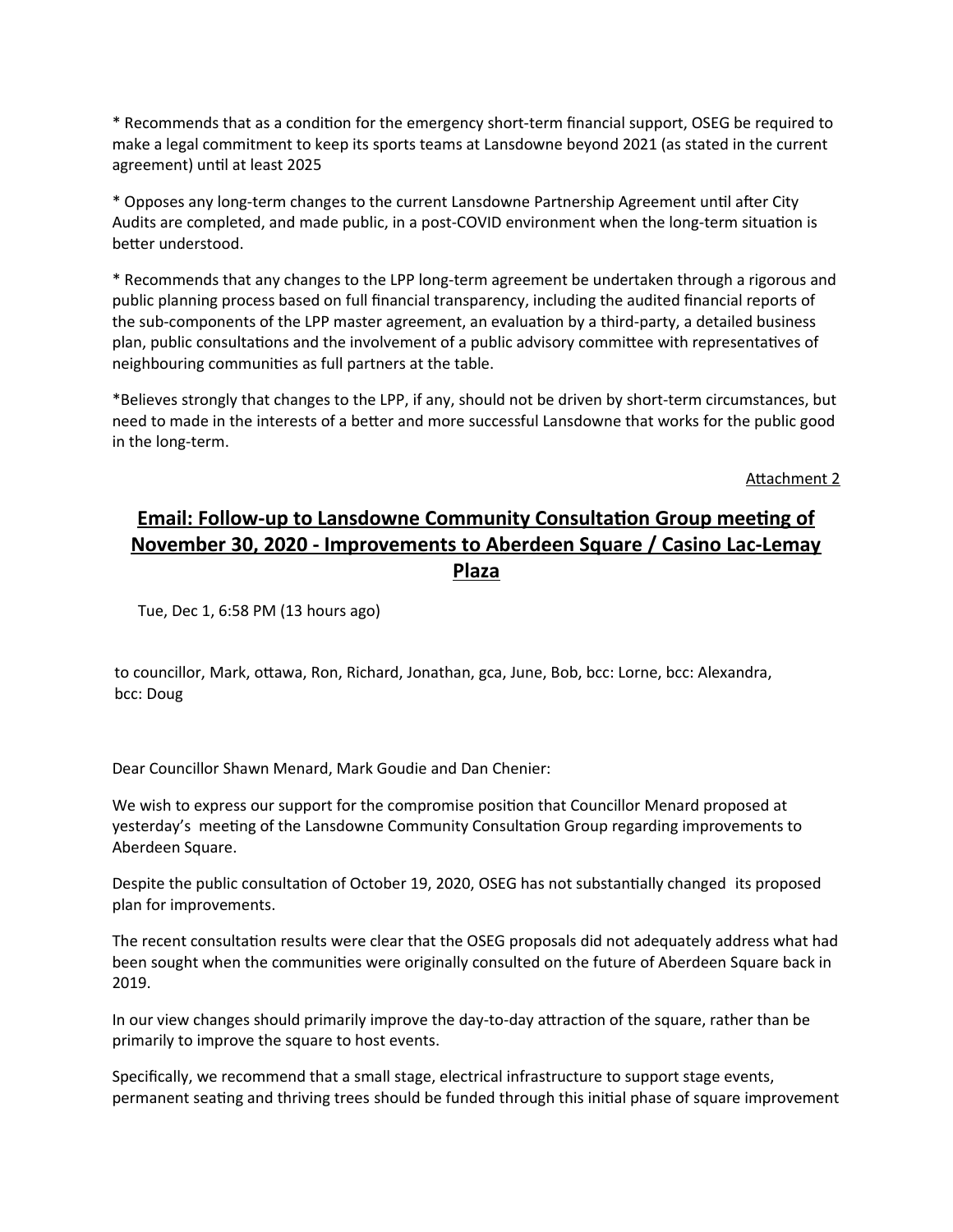work. The proposed towers need to be reduced in number, scaled down and should complement rather than detract from the Aberdeen Pavilion architecture. Consideration should be given to delaying them until a subsequent phase.

We also will continue to push for the closure of Marché Way through the square. We see the need for emergency vehicles to have access through the square but this can be readily provided without allowing access for all.

We look forward to seeing what the City and OSEG have in mind for subsequent phases of improvements.

Ron Rose & John Dance, OOECA Representatives, Lansdowne Community Consultation Group

The Planning Committee has acquired two new members. Paul Bannerjee, who lives on Hawthorne Avenue and volunteered during the AGM; as well as Oliver Basset, who lives on Glenora.

Individual members have maintained watching briefs for ongoing issues; such as the various planning discussions surrounding the evolution of the Deschaelet building, possible developments at the old Royal Canadian legion building at 99 Greenfield, and proposed parking changes at the rear of the condo building at 140 Springhurst. As John Dance has reported, Developments at Lansdowne, while not within the Planning Committee's responsibilities, have, as John Dance reported, consumed a considerable amount of our time. The committee will be meeting on December 15th to review recent developments in the evolution of Ottawa's new Official Plan. One aspect of the OP that has concerned members of the community is the fact that the City has split our community at the 417 highway, with the area north of the highway included in a "Downtown Transect" while the area south of the highway are included within the "Inner Urban Transect. (Transects are specific areas within the City of Ottawa which will be used for planning purposes under the ew OP). Consequently, it is possible that our community will be subject to two separate types of zoning. A second development arising from the proposed OP is that the City has unilaterally changed the Old Ottawa East Secondary Plan, the plan that consumed so many community resources only 10-15 years ago.

The FCA continues to focus on the development of the Official Plan, and the promotion of the "15 minute neighbourhood". The Planning Committee of the FCA had a brief discussion of a proposal from an organization called "Walkable Ottawa",and has circulated a document promoting a set of principles for adoption by the City to promote walkability. The document is attached to this report. Walkable Ottawa also has a website, [www.walkableottawa.ca](http://www.walkableottawa.ca/) which provides additional details, as well as a video, on the concepts behind the proposal. Walkable Ottawa is seeking endorsements from Community Associations for their proposals. As these proposals touch on areas covered by many of our standing committees, I plan to give board members time to review and comment, and to propose a motion at our January meeting.

Ron Rose

Transportation Committee Report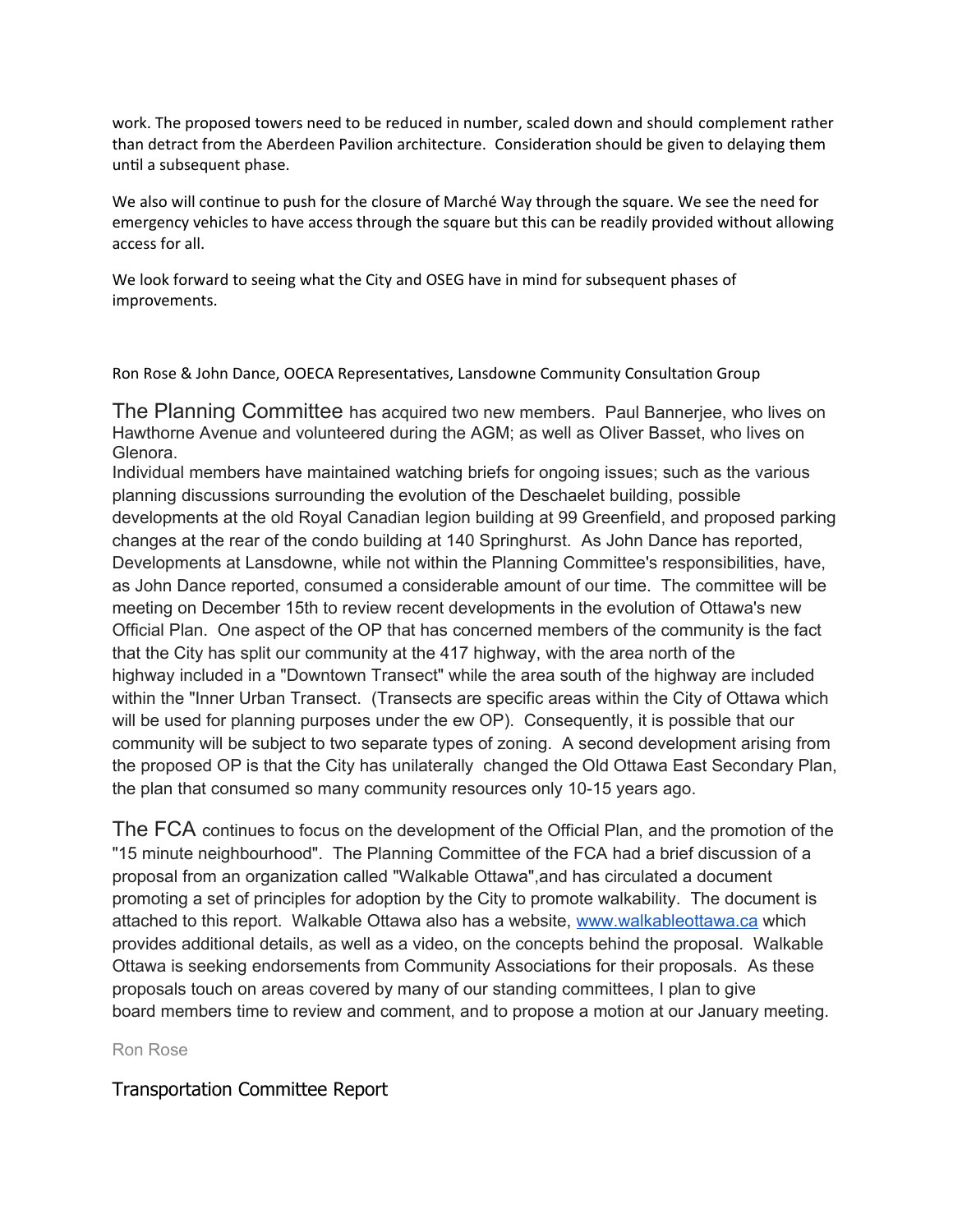A number of matters of interest have arisen since the last virtual meeting:

- 1. The PXO standards with functioning solar panels and flashing lights have been restored at the Greenfield and North Concord intersection. The south-east standard had been sheared off and crushed by a transport truck backing up southbound from Concord across Greenfield (northbound ends at a one-way street exit for Echo), and the rest of the array was temporarily replaced by metal signs on steel pickets. Greenfield Avenue is now also fully signed for 40 km./hr.
- 2. The City designated the neighbourhoods west of Main to Echo from Graham down to Riverdale (but excluding Riverdale itself) as a gateway where speed limits would be posted at the entrances to these neighbourhoods at 30 km./hr. and additional traffic calming measures would be added as scheduling and weather permit. The first signs were posted this month.
- 3. The City held a virtual meeting of the Public Advisory Committee for the ongoing planning and design phases of the Greenfield/Main/Hawthorne reconstruction project on Tuesday, November 24, 2020 with at times as many as 35 attendees. The project consultants presented updated and revised plans and schedules. A number of design adjustments were noted especially at intersections, to try and improve pedestrian and cyclist safety. Overhead utilities are to be buried along North Main and Greenfield. The schedule, which has already been delayed a year, is now put off one more year and the order of construction has been reversed: south of the Queensway (Hawthorne, Echo and parts of Main) will now commence first in 2021 along with necessary adjustments to natural-gas lines and gas mains, and then north of the Queensway down to King Edward in 2022 with final landscaping, signage and other adjustments into 2023.

Additional background from within the Transportation Committee and a proposed motion related to the PAC outcomes are attached.

**Sent:** Wednesday, November 25, 2020, 12:33:10 p.m. EST **Subject:** Re: Last night's GMH consultation - delay required?

# Good afternoon John [Dance]

I also saw Alexandra's comments back to you. I too was really hoping for more integration of issues and solutions in the project design after this long delay. Instead we got a statement that this project's permit is primarily to replace ageing (and failing) water and sewer infrastructure and to more fully provide separation of what are now combined storm and domestic sewer lines. Improvements in the surface infrastructure appear to be secondary to the buried infrastructure in both priority and funding.

Funding is a matter of affordability choice. City staff chooses what to recommend and Council chooses what to fund, but there is no magic in fully costing what is basically a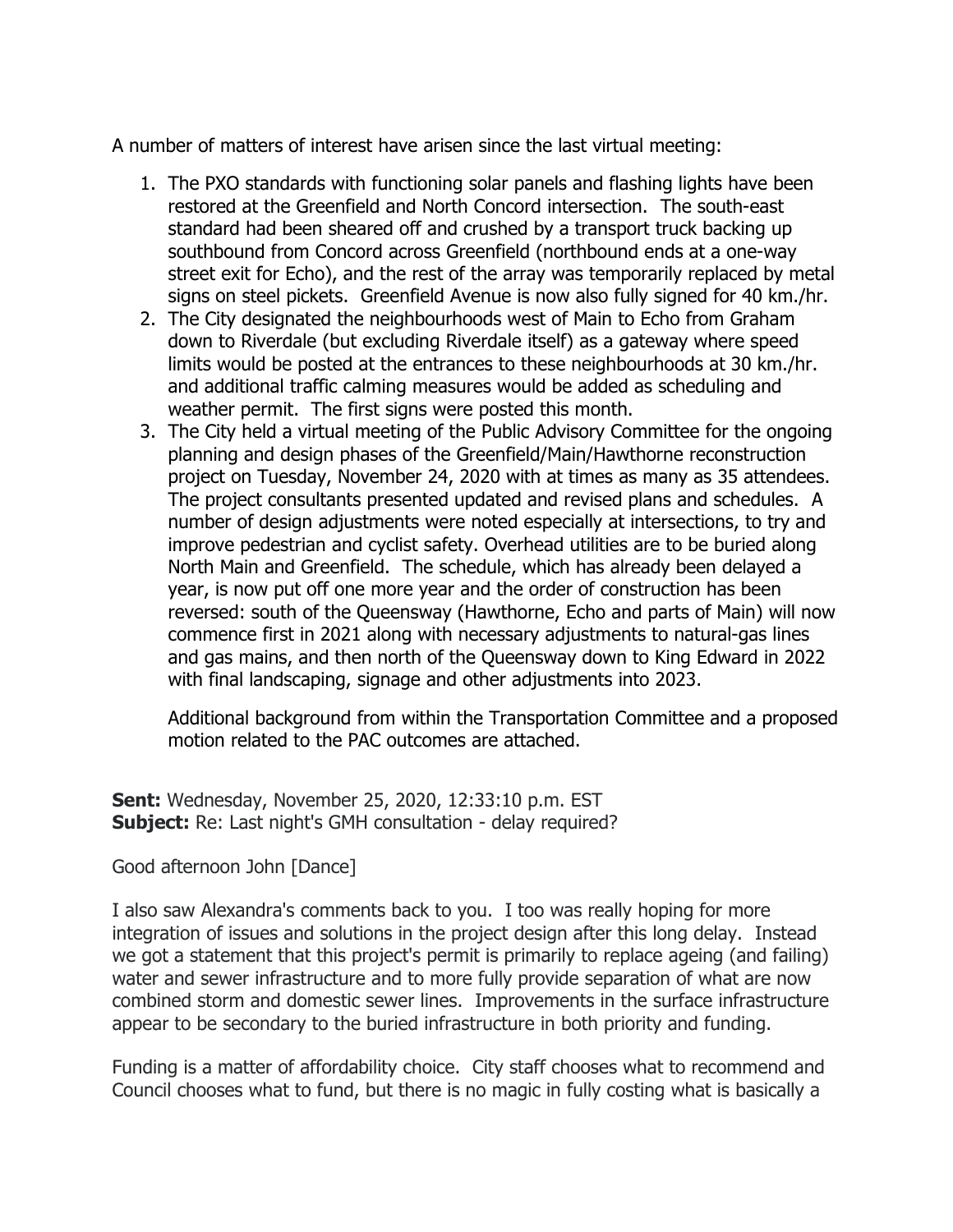construction project. Do the design and planning well, cost out the required materials and labour, and then present the project budget to decision-makers for approval. City staff would never recommend paving only the left half of Greenfield to save money.

Why then would a design be accepted that only half-protected the main cycling route through Old Ottawa East? Jonathan [McLeod] clearly made the point that if additional costs need to be incurred for a fully realized project, then now is the time to identify those costs and secure funding, not five years from now when all the primary infrastructure work is completed and incremental tasks become even more disruptive and costly.

The conflict areas identified in last night's slide show were exactly those identified in the Main Complete Street Safety Audit, and were left undone in the City's response to its own consultant's recommendations; City staff at that time also clearly pointed to what was then this up-and-coming project to find solutions. Those on the PAC will equally clearly recall that this project accepted the responsibility to deal with the outstanding (that is, incomplete) recommendations from the Safety Audit: most notably the safety gap in the Main cycling route from Harvey to Graham, and the turn from Graham to Colonel By Drive, but also the turning radius issue at the SW corner of Main and Hawthorne. That there is no money for these represents a failure in planning and design and a failure of the City to recognize the safety and security needs of active transport (pedestrians and cyclists) over motorists.

Discussions with MTO and NCC needed, and need, to be more active, transparent and timely. There is only one taxpayer and both of these senior-level-of-government agencies carry the same responsibilities for public health and safety, as do the City staffers, on behalf of their respective Ministers.

It is likely that having to find design solutions to these issues would in itself cause further delays in a project now more than two years behind; however, COVID-19 impacts on the City budget and cash-flows may have staff out looking for projects to defer anyway. What we could recommend is: take the time, get the designs right, get better integration of the buried infrastructure needs with the surface infrastructure planning, get the Ministers for both MTO and NCC onside for their shares; and then, seriously disrupt Old Ottawa East once and for good with a project that makes sense. If that takes another year, then so be it.

As a measure of integration, or lack thereof, there is an item in the water supply system plan to link the high pressure main under Hawthorne, down Greenfield and looping around to the Hurdman pumping station. This could also serve new developments to the south and east of the LRT stations at both Lees and Hurdman. It is not in the permit of this GMH project at this time - when there was a schedule pause announced, I had questioned the project management: if we are going to completely dig up Greenfield and N Main at this time, bury utilities and shift gas mains, then why not build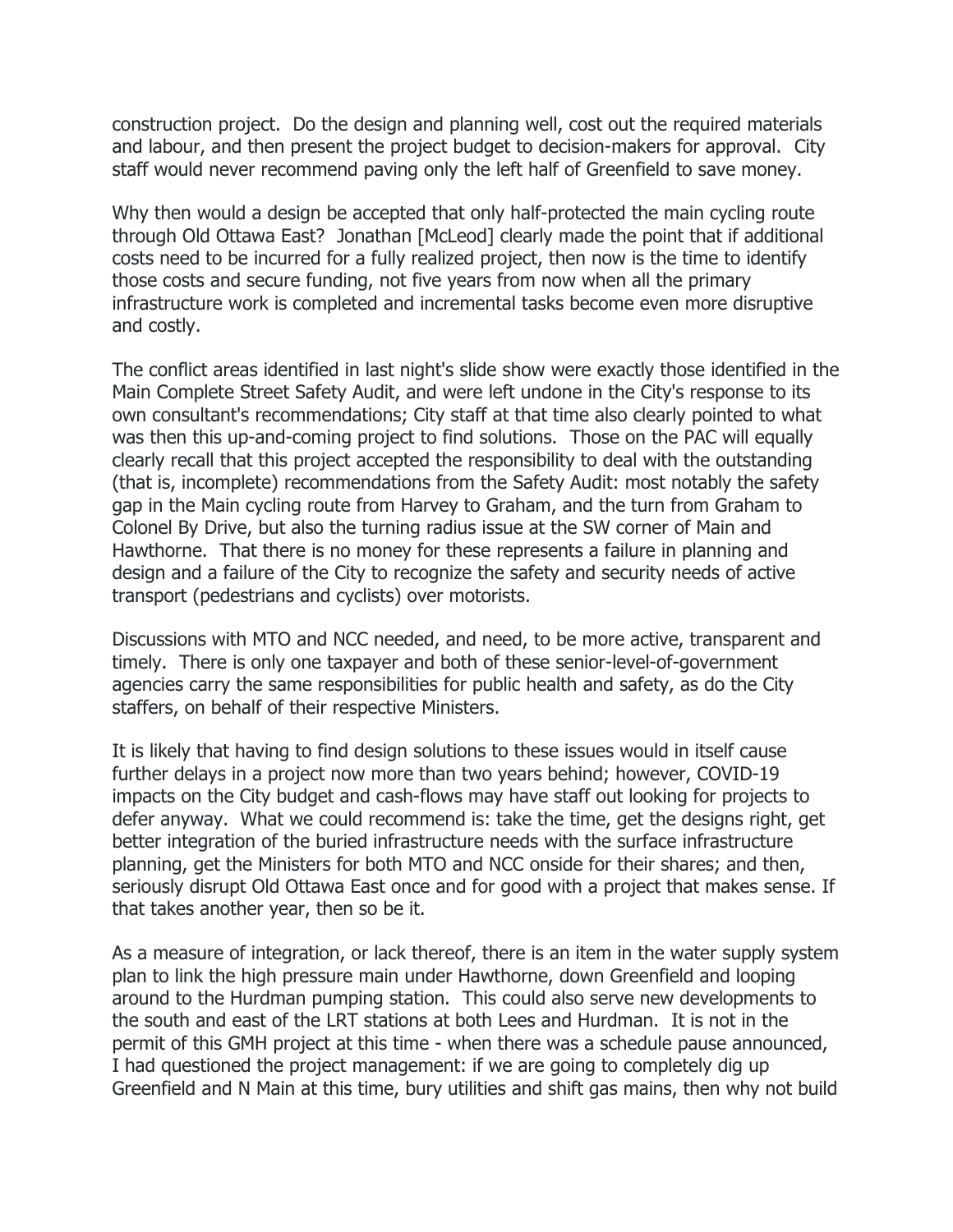in the high-pressure watermain at this time so that in the next few decades or so we don't have to dig up Greenfield again? That was in someone else's plan and budget sphere was the answer and not part of the project scope. My comment that buried infrastructure was supposed to be the priority got no further traction.

I remain to be convinced that using this time but still not planning to bury utilities on Hawthorne is short-sighted. Taking the poles away serves a large number of purposes, including, among others, allowing trees to be replanted and flourish on both sides of Hawthorne, allowing greater ease and efficiency of snow clearing, protecting lines from storm damage and service loss thereby increasing Climate Change resilience, and improving the esthetics and design continuity of the entranceway to Old Ottawa East from the Elgin corridor.

I guess that my expectations were unduly raised that we would see more solutions and fewer issue-identification slides after the pause in public consultations. As your OOECA Transportation representative, please know that I raised all these concerns and proposed solutions with the project manager and his design teams well in advance of this latest PAC meeting, so I remain more than a bit at a loss of where to turn to next. I don't think that I could yet take a resolution to our Community Association to support this updated design prior to the proposed Public Information Session.

**Sent:** Sunday, December 6, 2020, 02:14:10 p.m. EST Good afternoon Transportation Committee members

Further to your note this morning. I sent this message (noted above) out to the members of the virtual Transportation Committee but so far you and Alexandra are the only ones to answer. Ariela [Summit] acknowledged receipt. There was also a parallel discussion going on with you and Barbara that touched on many of these points.

If I send my note out as a report to the rest of the board members, I think then that I need a plan of action: I don't know if you share the same view, but I think that we are beyond just talking to the City project manager and his consultants because they are already in a box, perhaps in part of their own making. Nevertheless, we also need to keep our lines of communication open and friendly with that manager and Novatech.

Our ends of the east-side canal and Main "mainstreet" bikeways still go from nowhere to nowhere without a safe crossing at Smyth and another at Main and CBD - the Graham design is turning out to be a disaster and the whole thing needs to be rethought if we are going to get pedestrians and cyclist safely over to Pretoria and onto the canal MUPs. At the other end, Rideau at Sussex is getting repainted but how to get safely from the end of CBD in that congested block then over to Mackenzie? We seem to want to keep building dedicated bike lanes that do nothing more than dump cyclists into conflict intersections. I'm not clear on why two segregated tracks on Hawthorne is not a more likely answer except that the west side on Main from Harvey to Graham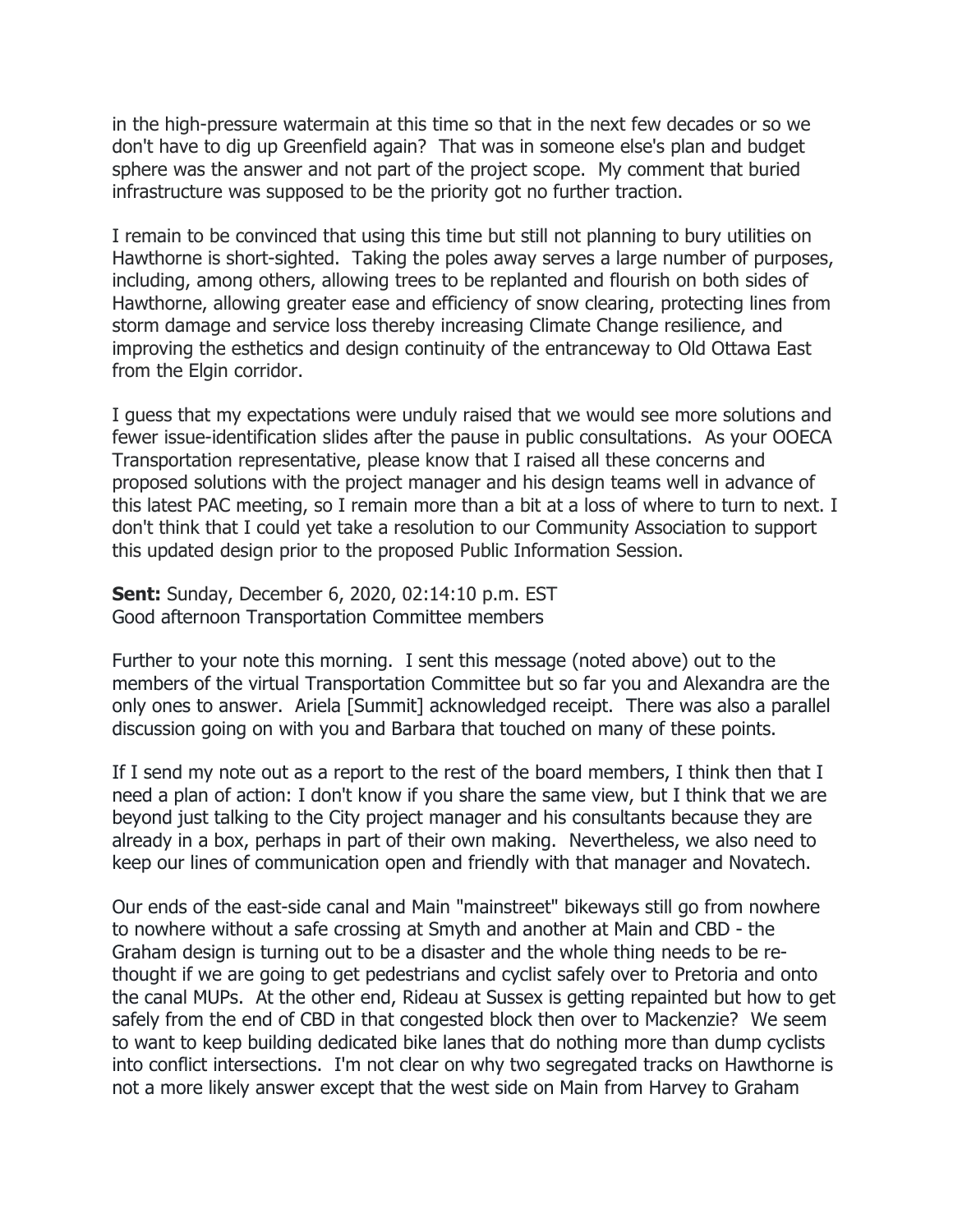remains the bottle neck. Speaking to MTO about the use of the property from the Main-417 Bridge to Hawthorne seems to be just too much for the project. The cat is already well out of the bag for expropriations so why the great secrecy?

Speaking of Hawthorne, the project manager appears to be up against a wall for removing overhead utility lines and someone needs to give clearer direction to Hydro Ottawa, as the Mayor was pleased to note just recently in his Elgin Street address. Besides the multi-faceted rationale that we have already presented, burying the utilities at this time would also get them out of the way for MTO when the Queensway's Main and Rideau Canal bridges have to be replaced. What MTO's construction phase would do to newly reconstructed City streets, cycling paths and sidewalks, with associated accessories and signage, remains to be seen.

The Nicholas overpass replacement project is also way behind its original schedule so that may not bode well for the Queensway downtown-bridges replacement projects' scheduling. The projects marching in from the west towards Bronson and Percy seem to be chugging along but are still in the planning and property-grab phase (see this weekend's Citizen) so the big spending is still a few years down the road, so to speak.

I have to think that, at this time with what we have seen, we need to be on the record with the Councillor and Mayor of **not** supporting just the limited adjustments, and that prior to the Public Information Session, more of this design needs to be shared more broadly with affected communities. If someone is looking for a candidate to reduce cash-flow demand by a project deferral until the City gets back on its fiscal feet after COVID-19/20/21, then this should be one to be seriously considered - and then use the time to come up with a more rational design and plan with a better chance of consensus acceptance. It also needs to stop shrugging off the safety issues raised in the Main Street audit report, for which it accepted responsibility, but are now deemed to be beyond its scope.

# Given the concerns raised above

Moved that the Old Ottawa East Community Association **not** support the amended project designs and plans, as presented at the third PAC meeting for the Greenfield Main Hawthorne (GMH) project. OOECA requests that the Mayor and Councillor take more positive action to provide for a full scope and budget for this project necessary to meet both infrastructure and transportation requirements in equal balance with identified safety concerns and to more fully incorporate the objectives of the Official Plan renewal, especially for facilitating fifteen-minute neighbourhoods, for improving Climate Change resilience and for setting a stronger priority on active transport.

Tom Scott OOECA Transportation

Parks and Greenspace Report - Dec 2020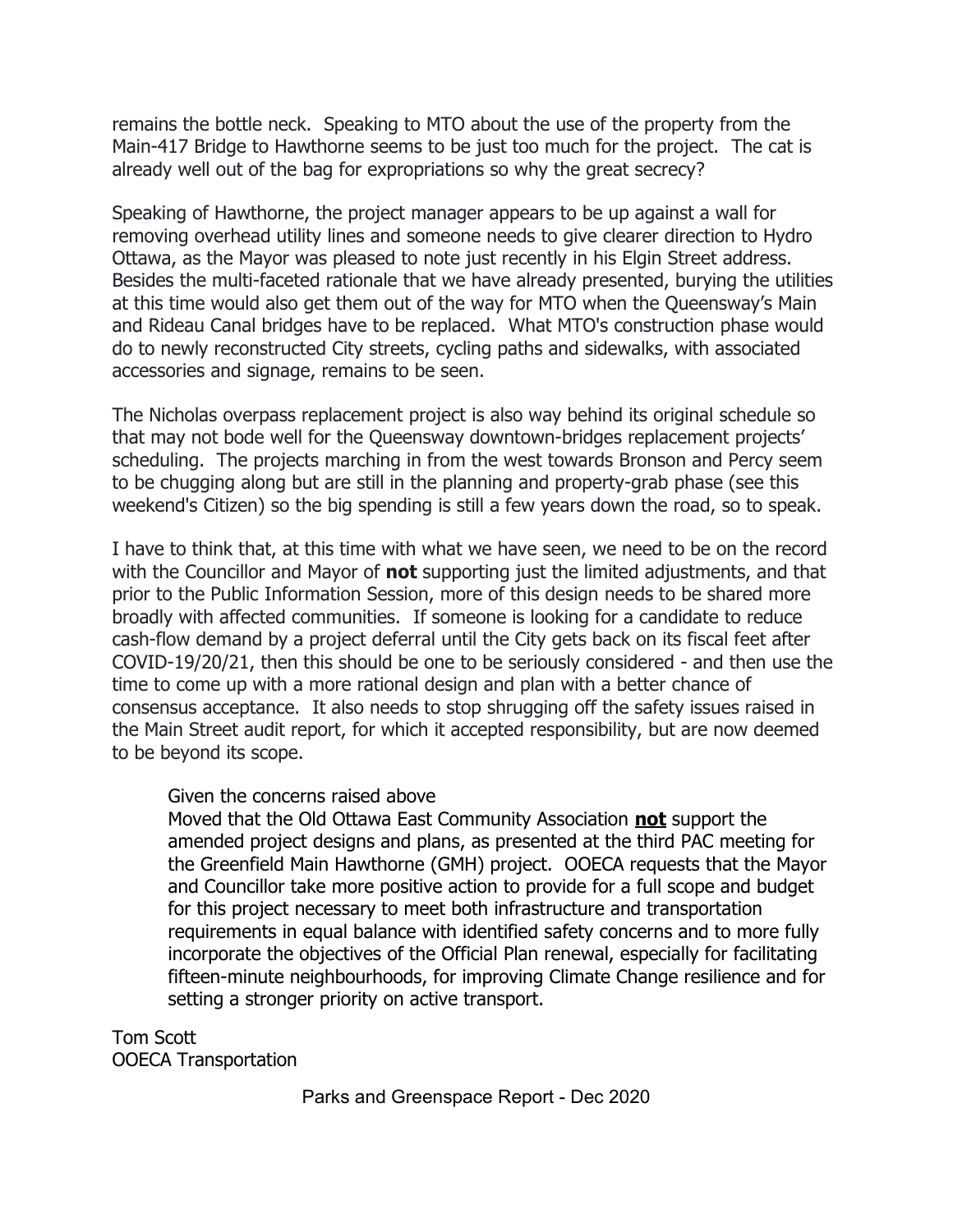# Springhurst Park

There are a number of much-anticipated projects slated to go forward in the new year, including a beach volleyball court, a permanent ping pong table, new exercise equipment, a basketball courtside bench, as well as a replacement children's play structure.

The play structure is ready for renewal under the city's lifecycle replacement fund. Funds for this replacement have been tentatively confirmed in the city's 2021 budget, for construction next spring.

As for the new recreational equipment mentioned above, the councillor has committed Cash-in-lieu of Parkland (CiLP) funds to cover the entire cost of these projects, which is estimated to be \$122,100. It was hoped that construction on these projects would begin by fall of this year, however they are now expected to go ahead alongside the replacement of the playground structure next year. This will help reduce costs overall.

The \$122,100 estimate is an increase from February 2020, where the total cost of the new recreational infrastructure was estimated at \$95,000. The reasons given for this increase are a "contingency" factor, inflation cost owing to the delay, as well as a 10% additional charge that gets added to CiLP projects over \$100,000. Clarification on these reasons is being sought from city planning staff.

We will await the release of the tender package for these projects, which is expected to go out sometime this winter.

# Adopt-a-Park

The Adopt-a-Park agreement for Brantwood Park and the Rideau River Trail Park expired this year. An application to renew was sent in mid-November, which will extend the agreements for 5 years.

Under this agreement, the Parks and Greenspace Committee organizes a spring and fall parks clean-up.

# Grand Allée Park

Erin O'Connor of Regional has called a meeting between members of SLOE, Parks and Greenspace, and a few other community members to discuss future plans for the Grand Allée park and the timing of construction. The meeting will take place on Dec 15, 2020.

# Establishment of a Committee